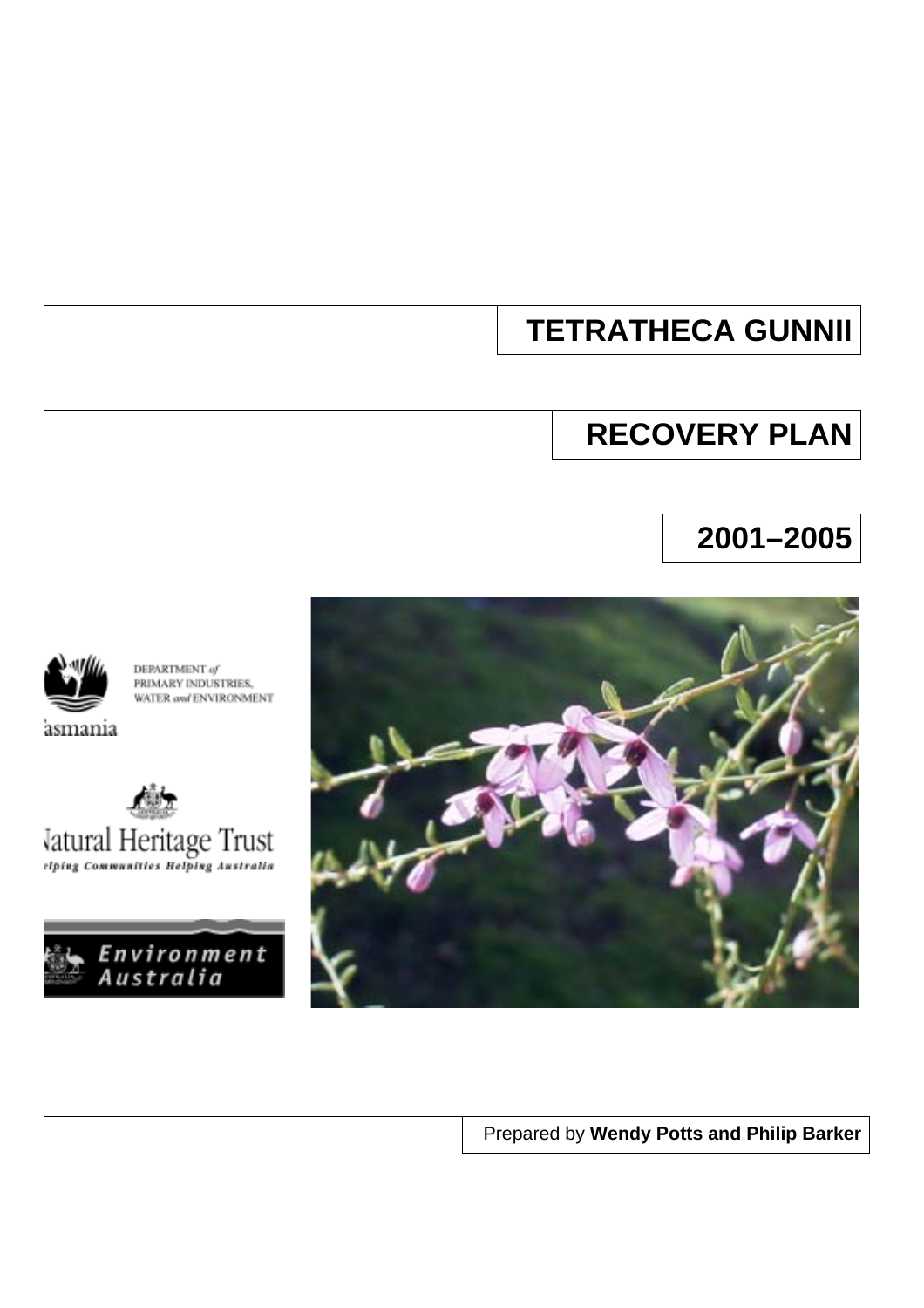# **TETRATHECA GUNNII RECOVERY PLAN 2001-2005**

Prepared by Wendy C Potts & Philip Barker Nature Conservation Branch Resource Management and Conservation Division Department of Primary Industries, Water and Environment GPO Box 44A, Hobart, Tasmania 7001

In conjunction with the Tetratheca gunnii Recovery Team

1999

ISBN: 0 7246 624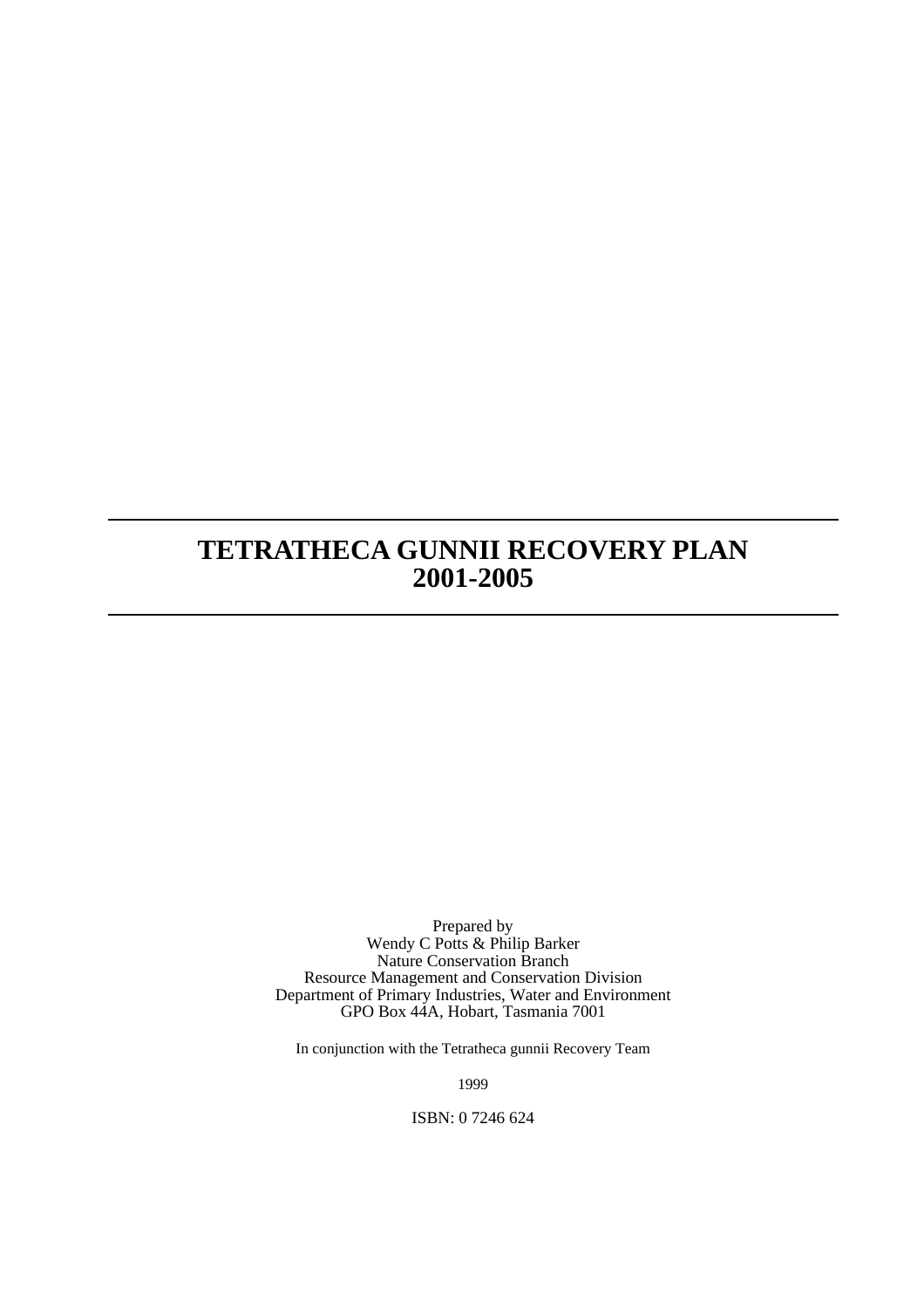## **ACKNOWLEDGEMENTS**

We would like to thank members of the Tetratheca Gunnii Recovery Team and Andrew Hingston for their advice and assistance in preparing this Recovery Plan.

Front cover illustration by Wendy Potts.

Endangered Species Unit Project Number 597. Funded under the Endangered Species Program, a program of the Natural Heritage Trust, and administered by the Biodiversity Group, Environment Australia. The views expressed are those of the authors.

Citation: Potts, W.C. & Barker, P. (1999) Tetratheca gunnii Recovery Plan 2001-2005. Department of Primary Industries, Water and Environment, Hobart.

Copyright © The Director, Parks and Wildlife Service, Department of Primary Industries, Water and Environment, Hobart.

Apart from fair dealing for the purposes of private study, research, criticism or review as permitted under the Copyright Act, no part may be reproduced by any means without permission of the Director, Parks and Wildlife Service.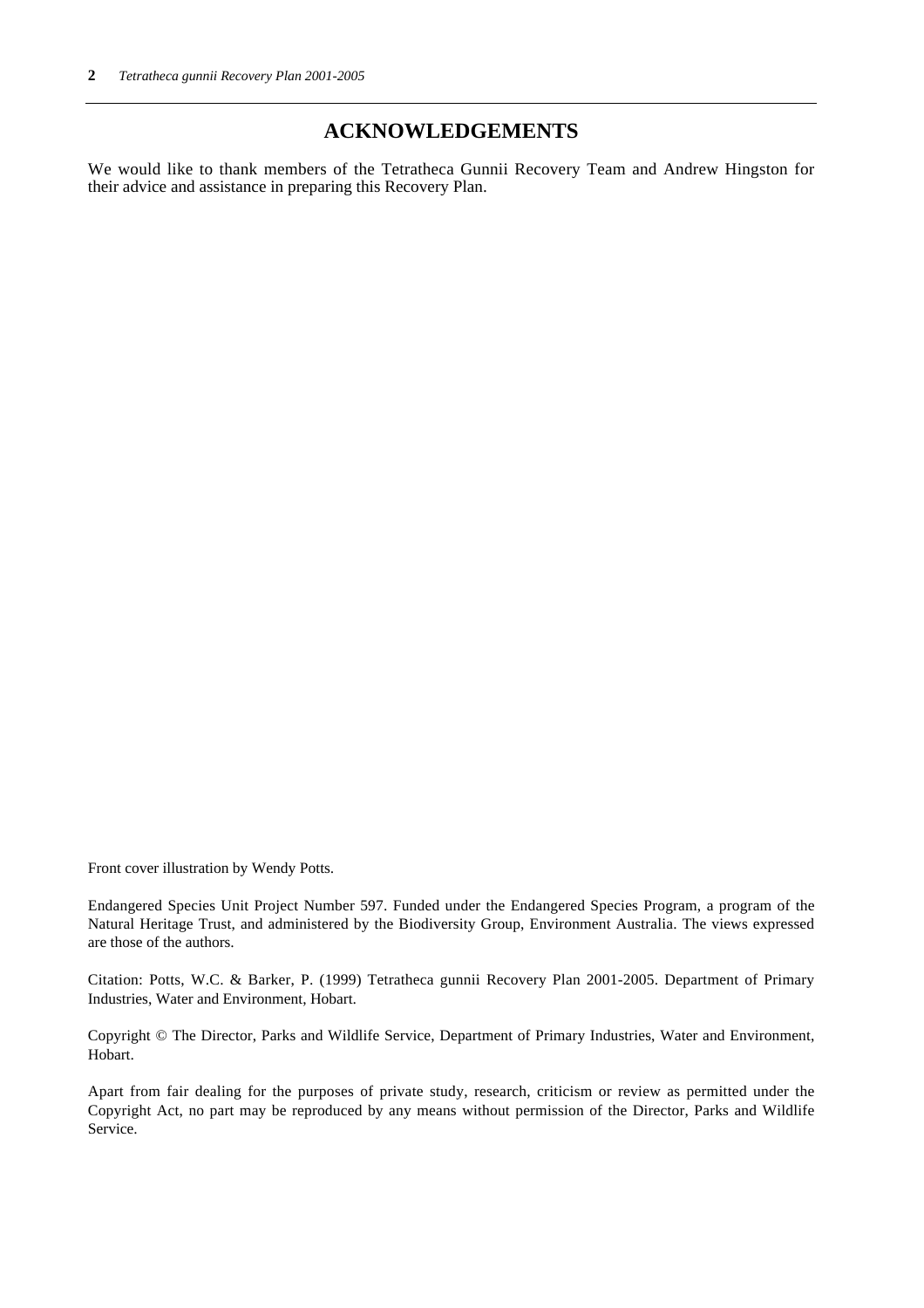# **CONTENTS**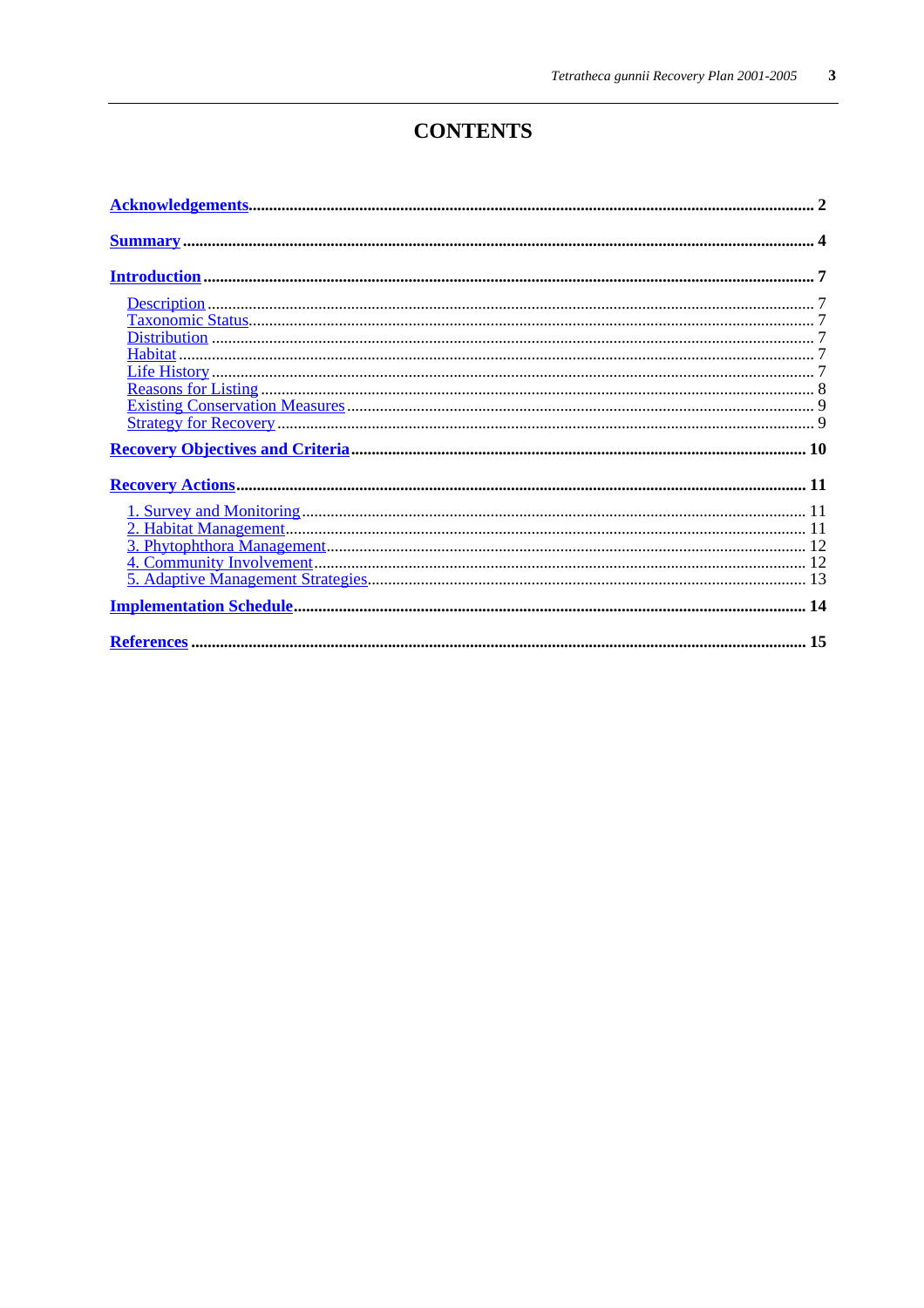## **SUMMARY**

#### **Current Species Status**

*Tetratheca gunnii*, commonly known as Shy Susan, is an endangered Tasmanian endemic. It is listed as Endangered in *the Endangered Species Protection Act 1992*, the 1998 Endangered Flora Network (ANZECC) *Threatened Australian Flora* list and the Tasmanian *Threatened Species Protection Act 1995*. It qualifies as Critically Endangered using 1994 IUCN criteria and IUCN criteria modified by the Endangered Flora Network in 1998. It was rediscovered in 1986 on serpentine outcrops in the foothills of the Dazzler Range near Beaconsfield (Brown *et al.* 1986) after being listed as extinct (Leigh *et al*. 1984). In 1986, 2 populations (each consisting of 2 subpopulations) with a total of 24 individuals (20 in one subpopulation) were known. Barker (1996a,b) detected a severe decline by 1994. A subsequent intensive and fairly extensive search revealed seven small populations with a total of 86 individuals (Barker 1996a,b). At least one population has seed in the soil seed bank as evidenced by the emergence of germinants in 1998.

#### **Habitat Requirements and Limiting Factors**

*Tetratheca gunnii* is a focal species of serpentine outcrops in the foothills of the Dazzler Range near Beaconsfield. This species is restricted to serpentine outcrops in this region, limiting potential habitat to only 530ha. Seed set has been extremely poor, despite profuse flowering, probably due to a sparse distribution with low numbers of individuals in populations and subsequently a low outcrossing rate. Outcrossing is necessary for successful seed set in this species (Threatened Species Unit 1998). Inappropriate fire regimes may also contribute to population decline through an increase in competition from understorey species if fire events are too infrequent and possible depletion of the soil seed bank if fires are too frequent. *Tetratheca gunnii* is susceptible to the root rot fungus *Phytophthora cinnamomi*, with at least two populations infected (Barker 1996a). Mining activities and off road vehicle use in the area increase the threat of spread of infection. Land clearance has been a major threat though this threat is now being addressed through acquisition of privately owned sites through the 1999 Regional Forest Agreement (RFA) Private Land Reserve Program.

#### **Overall Recovery Objective**

To establish stable and viable populations of *Tetratheca gunnii* that are self-perpetuating. This will involve down-listing of *Tetratheca gunnii* from Critically Endangered to Vulnerable over 7 years based on 1994 IUCN Red List criteria or from Critically Endangered to Endangered over 7 years based on modified 1994 IUCN Red List criteria (1998 Endangered Flora Network modifications).

#### **Specific Objectives**

- 1. Increase numbers and reproductive fitness of mature individuals.
- 2. Protect populations at risk from *Phytophthora cinnamomi.*
- 3. Create public awareness and allow community involvement in the recovery process.
- 4. Develop mechanisms to manage populations in the long term.

#### **Recovery Criteria**

There is a quantifiable decrease in the risk of extinction over 5 years of Recovery Plan implementation.

#### **Progress Criteria**

- 1. Increase in the number of mature individuals in the two largest populations to at least 250 and 50 respectively.
- 2. Increase in reproductive fitness to at least 10% of flowers developing fruit in at least 3 populations.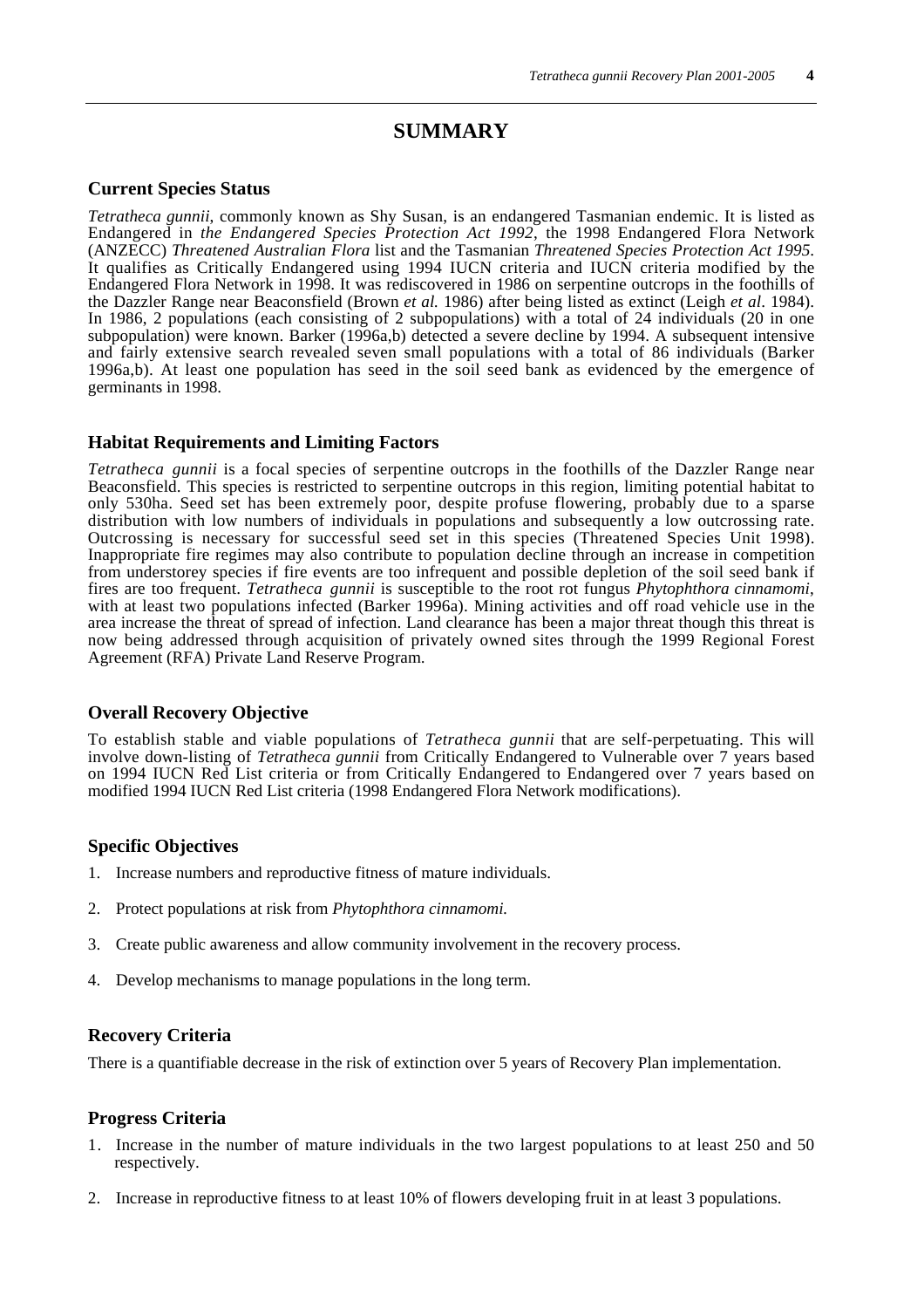- 3. Firing of at least two populations to reduce competition from understorey species and to promote germination.
- 4. Treatment of at least two populations in immediate danger of infection with *Phytophthora cinnamomi* with protective sprays.
- 5. Development of an agreement with the mining industry of areas to be protected should mining activities increase in the area.
- 6. Distribution amongst the community of information along with approximately 500 plants consisting of at least 40 clones for *ex situ* storage of genotypes.
- 7. Involvement of community groups and volunteers in the recovery process.
- 8. Development of an adaptive management strategy and decision support system for use beyond the duration of the Recovery Plan.

#### **Actions Needed**

- 1. Survey for new populations and monitor known populations for germination events, seedling survival and signs of infection by *Phytophthora cinnamomi* and other threats.
- 2 . Manage habitat to increase population size and reproductive fitness through stimulation of germination from the soil seed bank or translocation and reduction of competition from understorey species.
- 3. Protect habitat from *Phytophthora cinnamomi* with protective sprays and by managing access.
- 4. Distribute a representative sample of clones amongst the community to establish a significant *ex situ* holding, create public awareness and allow community involvement in the recovery process.
- 5. Reconcile mining plans with conservation objectives and use results of actions to develop an adaptive management strategy and decision support system for use beyond the duration of the Recovery Plan.

Contributing agencies are the Endangered Species Program, a program of the Natural Heritage Trust, administered through Environment Australia, the Resource Management and Conservation Division of the Tasmanian Department of Primary Industries, Water and Environment and Forestry Tasmania.

| Volunteer input has been included. 1999 prices in \$. |         |         |         |         |         |              |  |  |  |  |
|-------------------------------------------------------|---------|---------|---------|---------|---------|--------------|--|--|--|--|
| <b>Actions</b>                                        |         | 2       | 3       | 4       | 5       | <b>Total</b> |  |  |  |  |
| Year 1                                                | 23 300  | 11460   | 7640    | 7640    | 7640    | 57 680       |  |  |  |  |
| Year 2                                                | 34 100  | 17400   | 17400   | 4 3 4 0 | 4 3 4 0 | 77 580       |  |  |  |  |
| Year 3                                                | 24 700  | 23 200  | 7 200   | 15 900  | 15 900  | 86 900       |  |  |  |  |
| Year 4                                                | 9 0 8 0 | 5 7 4 0 | 5 5 4 0 | 5 5 4 0 | 5 5 4 0 | 31 440       |  |  |  |  |
| Year 5                                                | 15 2 20 | 7420    | 4 600   | 4 600   | 4 600   | 36 440       |  |  |  |  |
| <b>Total</b>                                          | 106 400 | 65 220  | 42 380  | 38 0 20 | 38 0 20 | 290 040      |  |  |  |  |

#### **Estimated Cost of Recovery**

#### **Biodiversity Benefits**

Serpentine soils are recognised for supporting high levels of endemism and as serpentine is often restricted in area, associated endemics are frequently rare and threatened. *Tetratheca gunnii* is a focal species of the serpentine outcrops near Beaconsfield and often co-occurs with other threatened species including *Epacris virgata* and *Spyridium obcordataum*. T. *gunnii* occurs in an unusual community dominated by *Eucalyptus amygdalina* and *E. ovata* over a heathy understorey. The existence of viable self-perpetuating populations of *Tetratheca gunnii* is indicative of a healthy and biodiverse ecosystem. This is because *Tetratheca gunnii* is a non-nectar producing species that is thought to be principally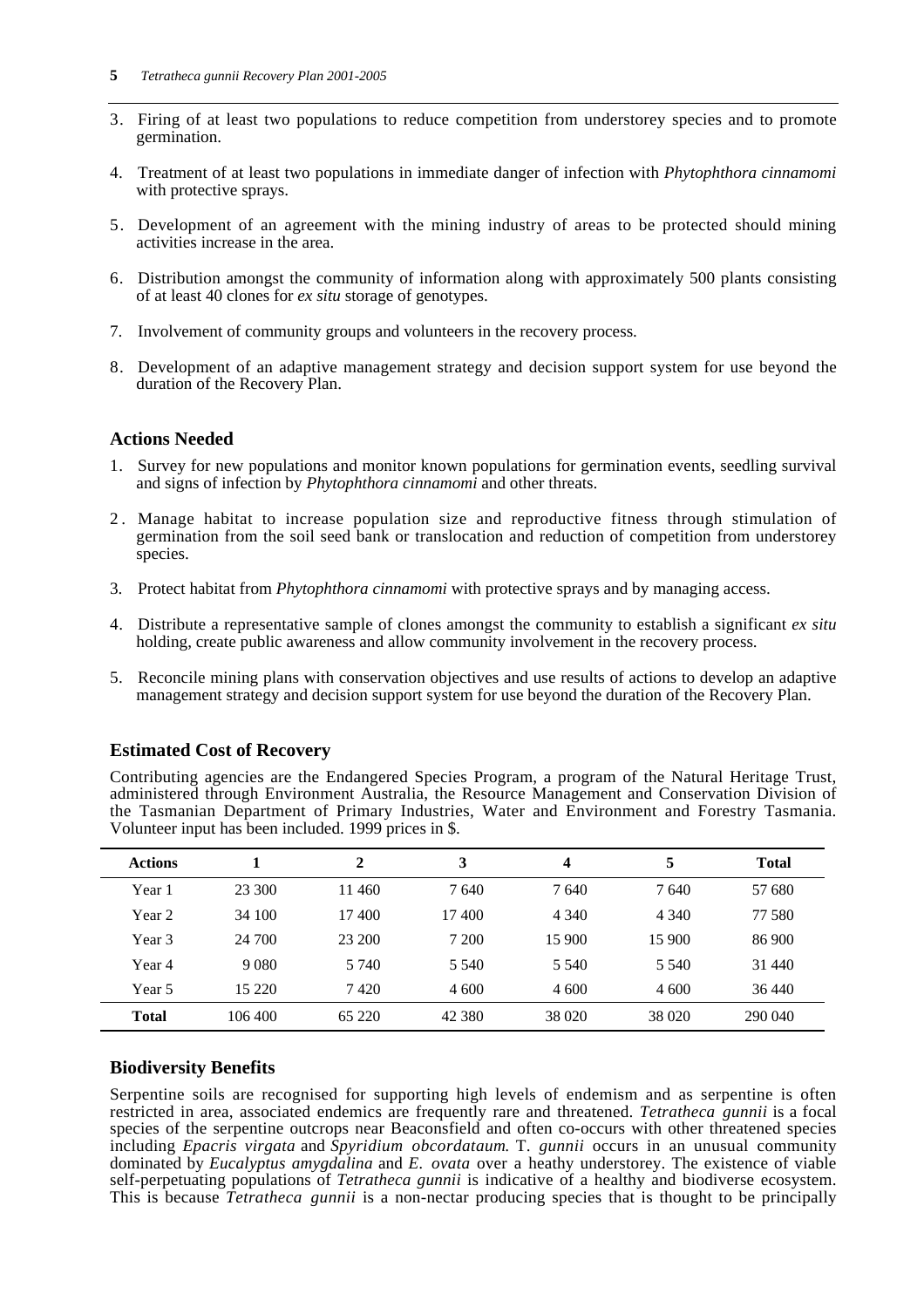pollinated by native bees and the presence of nectar producing species are required to sustain the pollinators necessary for *Tetratheca gunnii* to self perpetuate.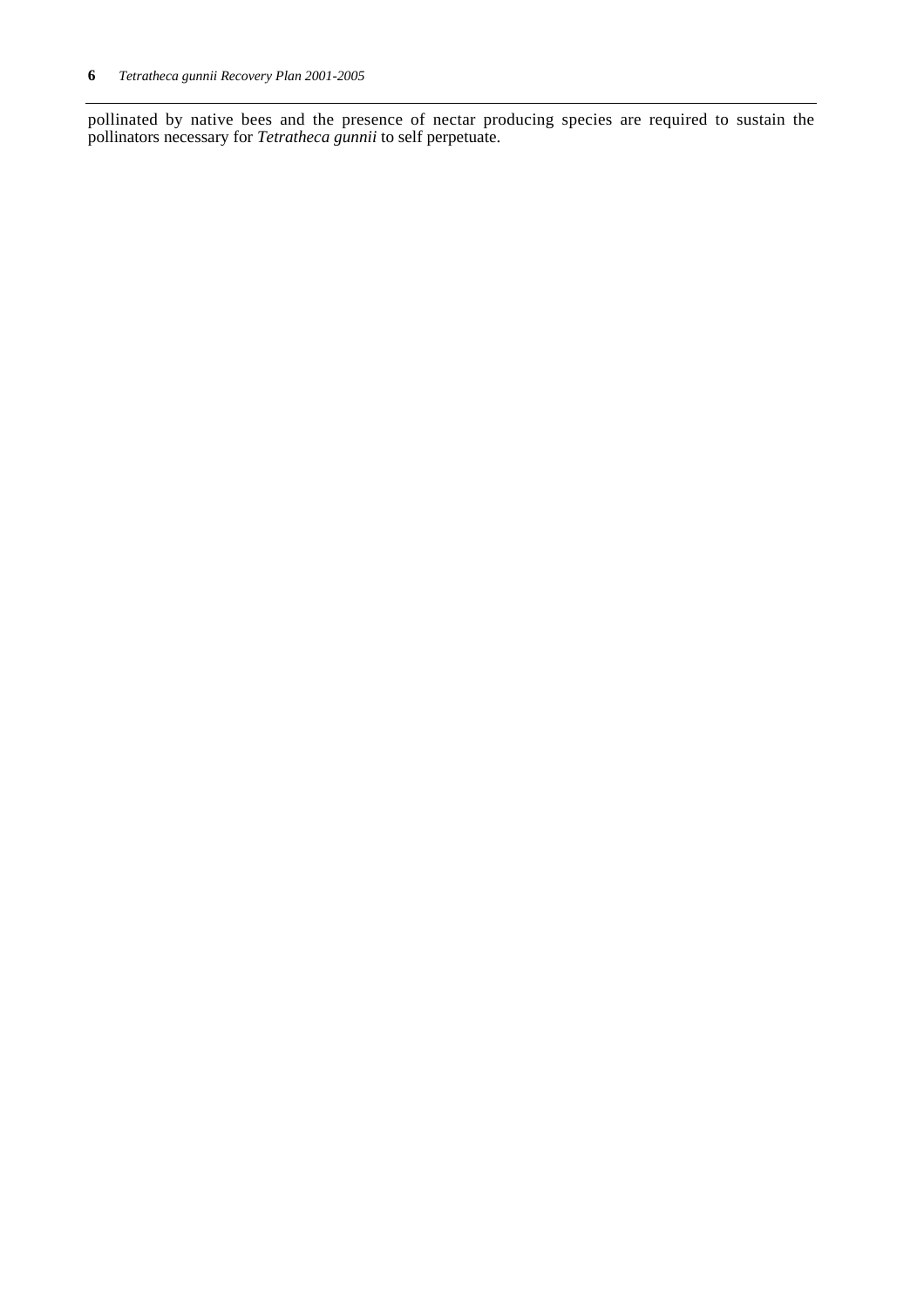#### **Description**

*Tetratheca gunnii,* commonly known as Shy Susan, is an undershrub with a straggling growth habit. The 15 to 50cm long branches are slender and wiry and tend to trail through associated plants. Leaves are small, alternate, elliptical to linear, 2-6 mm long and 0.5-1.5 mm wide ending in a blunt points often surrounded by very small stiff hairs. The flowers are pale lilac to deep pinkpurple with 4 obovate or elliptical petals generally less than 5.5mm long. They are borne singly or occasionally in pairs on peduncles 2-4.5mm long in the leaf axils usually along a considerable length of stem. The dark brown black anthers are distinctive for the species in that they lack an apical tube. Flowering occurs from September to early December. The green or purple fruit is a compressed 2(-3) locular capsule, obovate to cuneate, 4.0mm long, 2.5-3.0mm wide, with a uniform cover of sparsely scattered gland tipped hairs. Seeds are brown, 3.0mm long, and almost oblong with a pale aril-like appendage. The description is taken from Thompson (1976), Leigh *et al.* (1984) and Brown *et al.* (1996)

#### **Taxonomic Status**

*Tetratheca* is a genus in the Tremandraceae, a family represented by 3 endemic genera in Australia, one of which occurs in Tasmania. Tasmania has 5 species of *Tetratheca*, with *Tetratheca gunnii* being the only species endemic to the state (Buchanan 1999). Curtis and Morris (1975) included *Tetratheca gunnii* Hook. f. as a variant of *Tetratheca pilosa* but subsequently it has been recognised as a distinct species (Thompson 1976) due to the smaller foliage and flowers and characteristic lack of an anther tube.

#### **Distribution**

*Tetratheca gunnii* occurs on serpentine outcrops in the foothills of the Dazzler Range near Beaconsfield. Potential habitat is limited with serpentine outcrops in this region restricted to only 530ha. Seven populations are known and are separated from one another by at least 300m. Two populations each consist of 2 subpopulations separated by approximately 100m. The populations have a linear range of 5km, an extent of occurrence of 5km<sup>2</sup> and occupy an area of approximately 0.6ha. One population, consisting of 2 subpopulations and another subpopulation are known to have become extinct between 1986 and 1994 and the number of individuals in the other subpopulation known in 1986 had declined from 20 to 6 during the same period (Brown *et al.* 1986,

Barker 1996a,b). The species had been collected once in 1843 and was presumed to be extinct until its rediscovery in 1986 (Leigh *et al*. 1984, Brown 1986).

A total of 86 mature individuals were known in 1994 (Barker 1996b) following an intensive and fairly extensive search, and although a few of these individuals have since died, approximately 15 recently germinated seedlings at the Barnes Hill population commenced flowering in 1998. Only 2 standing plants were discovered at this site in 1994, though neither were robust enough to produce flowers (Barker 1996b). The emergence of approximately 1000 germinants during the last three years indicates a significant soil seed bank at this site. However, only one germinant has been noted to date at the other known sites and Barker (1996b) did not find evidence of a soil seed bank in any of the three populations examined.

#### **Habitat**

*Tetratheca gunnii* is restricted to serpentine soils which are known for their high levels of endemic flora (Proctor and Woodell 1971, Kruckeberg 1984). As serpentine is often restricted in area, its associated endemics are often rare. In this case, the serpentine substrate supports a unique community that is dominated by *Eucalyptus amygdalina* and *E. ovata* over a heathy understorey. The understorey is a mosaic of tall heath dominated by *Epacris virgata* (also a threatened species), low heath dominated by *Hibbertia riparia and Baekea ramosissima* but may also be grassy. The Barnes Hill population is a little different, occurring in a woodland of *Allocasuarina littoralis* and is largely devoid of an understorey.

The *Tetratheca gunnii* habitat is relatively open however, the more open rocky sites associated with ridges tend to support *Spyridium obcordatum*, another threatened species. Some populations are associated with disturbance-induced openness from mining activities and wood harvesting.

#### **Life History**

*Tetratheca gunnii* reproduces by seed and requires cross-pollination for successful fruit and seed production. Native bees are thought to be important pollinators of *Tetratheca* species (Hingston and McQuillan 1998, Hingston 1999) which generally require sonication for pollen release. Manipulated cross-pollination of flowers of 14 *Tetratheca gunnii* clones had a success rate of between 30 and 90% for each clone in conversion of flowers to fruits (average of 63%) though these levels are unlikely to be achieved *in situ* as pollinators are usually limiting in field situations. Also, visitation rates on non-nectar producing species such as *Tetratheca* are generally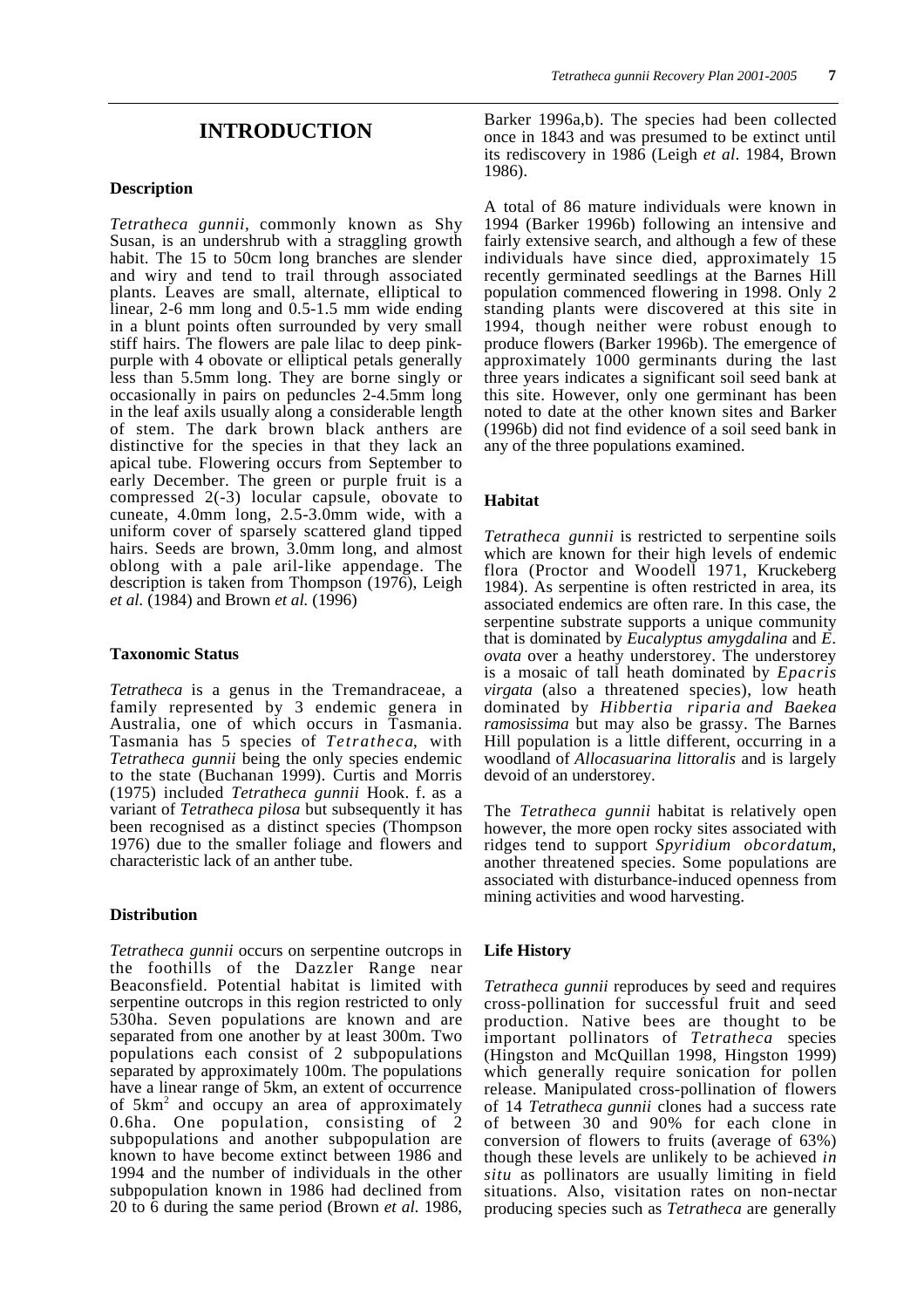low and may be dependent on the flowering of certain nectar producing species in the area to sustain pollinators (Hingston 1999). In comparison, manipulated self-pollination gave an average conversion rate between clones of 6%, this figure likely to be inflated due to accidental contamination and the influence of some clones that may be partially self-compatible. *In situ,* the conversion rate of flowers to fruit was estimated to be 1% (Barker 1996b), this low rate indicating an absence of pollinators or, more likely, an inadequate number of flowers and density of plants to attract pollinators and effect cross-pollination. The latter scenario is the more likely as the conversion rate in a home garden of a small group of a mixture of potted clones was 3.6% between clones when open pollinated.

Seed is dispersed when capsules split on maturity. Insects may aid dispersal as the seed appendage may be a food reward for foraging insects. The recent germination event at the Barnes Hill population is indicative of a longevity of seed in the soil of at least between 10 and 20 years (using minimum age of the 2 standing plants found in 1994 and estimated time of the last fire at this site). However, Barker (1996b) did not find evidence of a soil seed bank in three populations and it may be that the soil seed bank has been depleted in most populations and is not being replenished, as current levels of seed set are negligible.

Fire is believed to be an important stimulant for germination of soil-stored seed. This is because the congeneric, *T. labillardieri,* has been shown to be dependent on seed for regeneration following a hot fire (Duncan 1981) and *T. hirsuta* shows a significant germination response to smoke (Roche *et al.* 1997). In addition, fire does create openness and some *Tetratheca gunnii* populations are associated with open sites created by disturbance caused by mining activities and timber removal. However, no populations have been found on recently burnt sites though it is not known whether these sites previously supported the species (Barker 1996b). A trigger for the recent germination event in the Barnes Hill population is not obvious, suggesting that seed ageing may be an important factor. Seed ageing may have been accelerated at this site by successive wet and dry cycles and acidity created from the dead *Allocasuarina* needles in the litter layer. Germination at this site has occurred over the last three years with the oldest plants just starting to flower. The low number of plants in other populations may indicate that the understorey is inhibiting germination and/or seedling survival. Using monitoring data, plant longevity has been estimated to be at least 10 years.

#### **Reasons for Listing**

*Tetratheca gunnii* is currently rare in a rare habitat.

Its extremely restricted distribution places it at high risk of extinction. Its fragmented distribution increases this risk as the 7 individual populations are extremely small and each is extremely vulnerable to extinction through normal population fluctuations. The small size of individual populations has caused the additional disadvantage of reducing seed set to negligible levels. There is some evidence to suggest that the soil seed bank of many populations has become seriously depleted. On top of all this, the species is susceptible to the root rot fungus, *Phytophthora cinnamomi,* which occurs in the area and is likely to spread further due to off road vehicle use, wood harvesting and mining activities. Two populations are known to be infected (Barker 1996a). The species is also thought to be susceptible to inappropriate fire frequencies. Too long an interval between fires may cause declines due to competition from understorey species and too short an interval between fires may deplete the soil seed bank and kill standing plants before they reach reproductive maturity and replenish the soil seed bank.

The current distribution pattern and low numbers of individuals are indicative of a decline from past levels. The species was originally collected in 1843 and not recollected until 1986 when its listing as Presumed Extinct (Leigh *et al*. 1984) prompted a search for the species (Brown *et al.* 1986). In this search, only 24 individuals in 2 populations (each consisting of 2 subpopulations and with 20 individuals were in one subpopulation) were found and these had declined to only 1 population consisting of one subpopulation with 6 individuals by 1994 (Barker 1996a,b). Declines since European settlement are likely to be mainly due to changed burning practices and an increase in grazing due to the introduction of rabbits and more recently due to mining activities and wood harvesting as well as spread of *Phytophthora cinnamomi*. Suitable habitat is also likely to have been cleared and subjected to grazing by domestic stock. Brown *et al.* (1986) consider *Tetratheca gunnii* to be at risk from over-collection.

*Tetratheca gunnii* qualifies as Critically Endangered using 1994 IUCN criteria. It qualifies under rules B and C. For Rule B, it satisfies the threshold conditions of an extent of occurrence of less than  $100 \text{km}^2$  and area of occupancy of less than  $10 \text{km}^2$ , subrule B1 (severely fragmented distribution) and subrule B2 (continuing decline). For Rule C, it satisfies the threshold condition of less than 250 mature individuals and subrule C2 (continuing decline and no population with greater than 50 mature individuals).

The distribution thresholds for rule B are unlikely to be surpassed due to the restricted habitat. Qualification for subrule B2 cannot be negated due to susceptibility to *Phytophthora cinnamomi* even though the risk can be mitigated in the short term by protective sprays and managing access to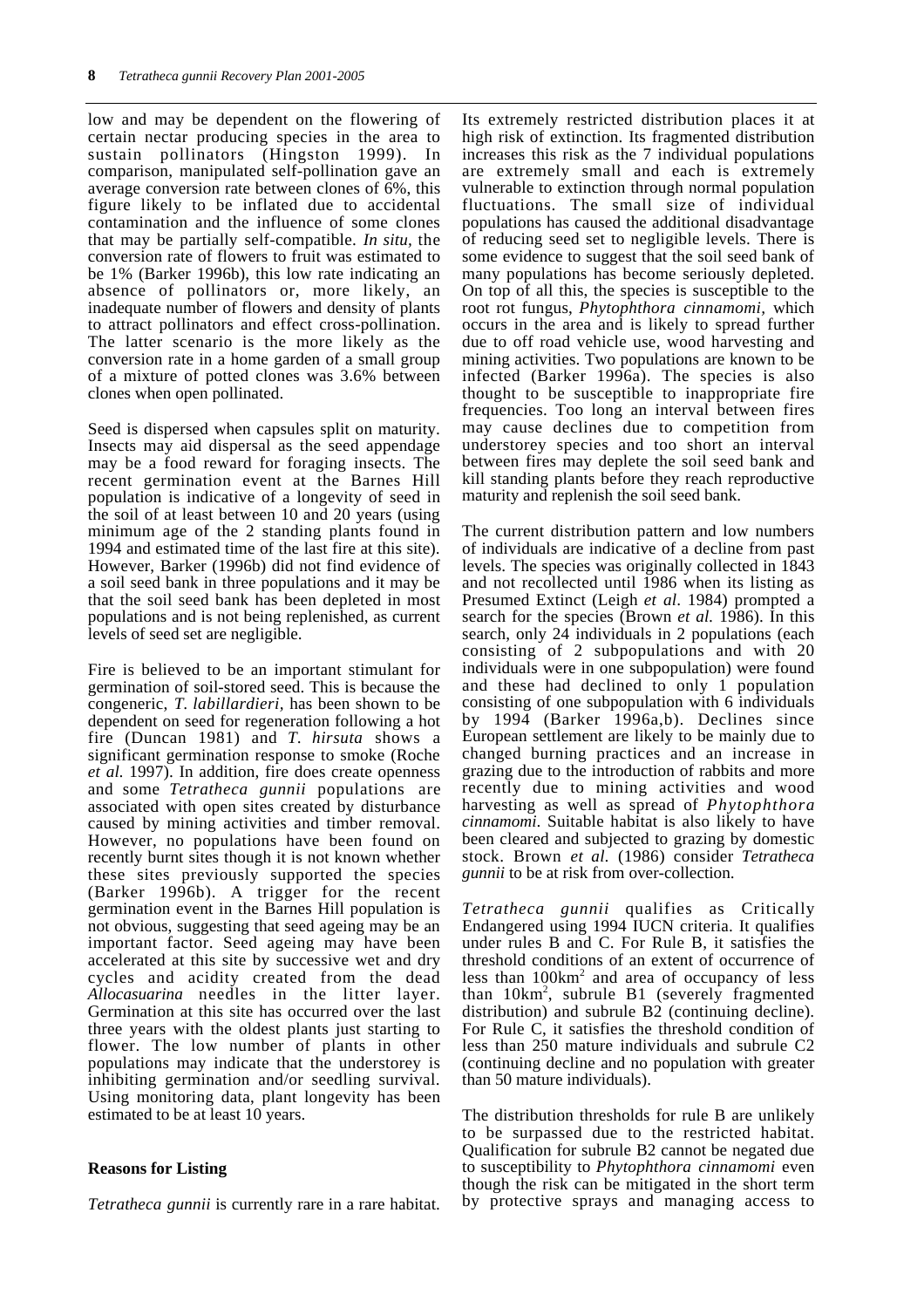populations and risk of spreading infection through mining activities. *Tetratheca gunnii* is currently deemed to have a severely fragmented distribution as fragmentation of the total population is the likely cause of alarmingly low levels of seed set. There are too few mature individuals in current populations to attract pollinators to effect crosspollination and seed set. This criterion would not apply if seed set could be increased significantly in at least 3 of the 7 known populations. This could be achieved by increasing the number of mature individuals to adequate density and ensuring an adequate level of nectar producing species capable of sustaining pollinators in the area.

Negation of Rule C would also involve increasing the number of mature individuals. A mature individual has been defined for *Tetratheca gunnii* as those producing flowers, in which case the total number of mature individuals is currently between 80 and 100. Increasing the number of mature individuals to 250 or the number of mature individuals in one population to greater than 50 would not allow qualification for the Critically Endangered category and further increases to 2500 and 250 respectively would not allow qualification for the Endangered category.

If actions are such that *Tetratheca gunnii* can no longer be considered to be severely fragmented and at least one population has greater than 250 mature individuals, the species can be down listed to Vulnerable using 1994 IUCN Red List criteria. Further down listing is not feasible, as this would require increasing the area of occupancy of greater than 100km<sup>2</sup> (rule D2). These actions would also allow down listing from Critically Endangered to Endangered using IUCN criteria modified by the Endangered Flora Network in 1998 as long as 90% of the mature individuals do not occur in a single population. Further down listing to Vulnerable would require 90% of mature individuals to occur in greater than 5 populations. This would require a significant increase in the size of all known populations.

#### **Existing Conservation Measures**

*Tetratheca gunnii* was included in studies to set up long term monitoring plots for selected species threatened by *Phytophthora cinnamomi* (Barker 1996a) and to select viable populations of threatened plants for conservation management (Barker1996b). All known populations are being included in the CAR Reserve System through acquisition of privately owned sites in the 1999

RFA Private Land Reserve Program and inclusion of other sites in Forest Reserves. A 3-year Interim Recovery Plan was proposed by the Tasmanian Parks and Wildlife Service, now the Resource Management and Conservation Division of the Department of Primary Industries, Water and Environment. Implementation of this plan commenced in 1998. The writing of this Recovery Plan was an action of the Interim Recovery Plan.

#### **Strategy for Recovery**

The *Tetratheca gunnii* Recovery Plan will run for 5 years and is based on **strategies** which include survey and monitoring, habitat management, threat amelioration, public awareness and community involvement and planning and long term management. Specifically they are:

- 1 . Survey for new populations and monitor known populations for germination events, seedling survival and signs of infection by *Phytophthora cinnamomi* and other threats.
- 2. Manage habitat to increase population size and reproductive fitness through stimulation of germination from the soil seed bank or translocation and reduction of competition from understorey species.
- 3. Protect habitat from *Phytophthora cinnamomi* with protective sprays and by managing access.
- 4 . Distribute a representative sample of clones amongst the community to establish a significant *ex situ* holding, create public awareness and allow community involvement in the recovery process.
- 5 . Reconcile mining plans with conservation objectives and use results of actions to develop an adaptive management strategy and decision support system for use beyond the duration of the Recovery Plan.

A *Tetratheca gunnii* Recovery Team has been established and currently consists of representatives from the Threatened Species and Communities Section of Environment Australia, the Resource Management and Conservation Division of the Department of Primary Industries, Water and Environment, Forestry Tasmania and the Threatened Species Network. The Recovery Team will supervise the activities of a project officer that will be employed on a part time basis for a total of 74 weeks over five years.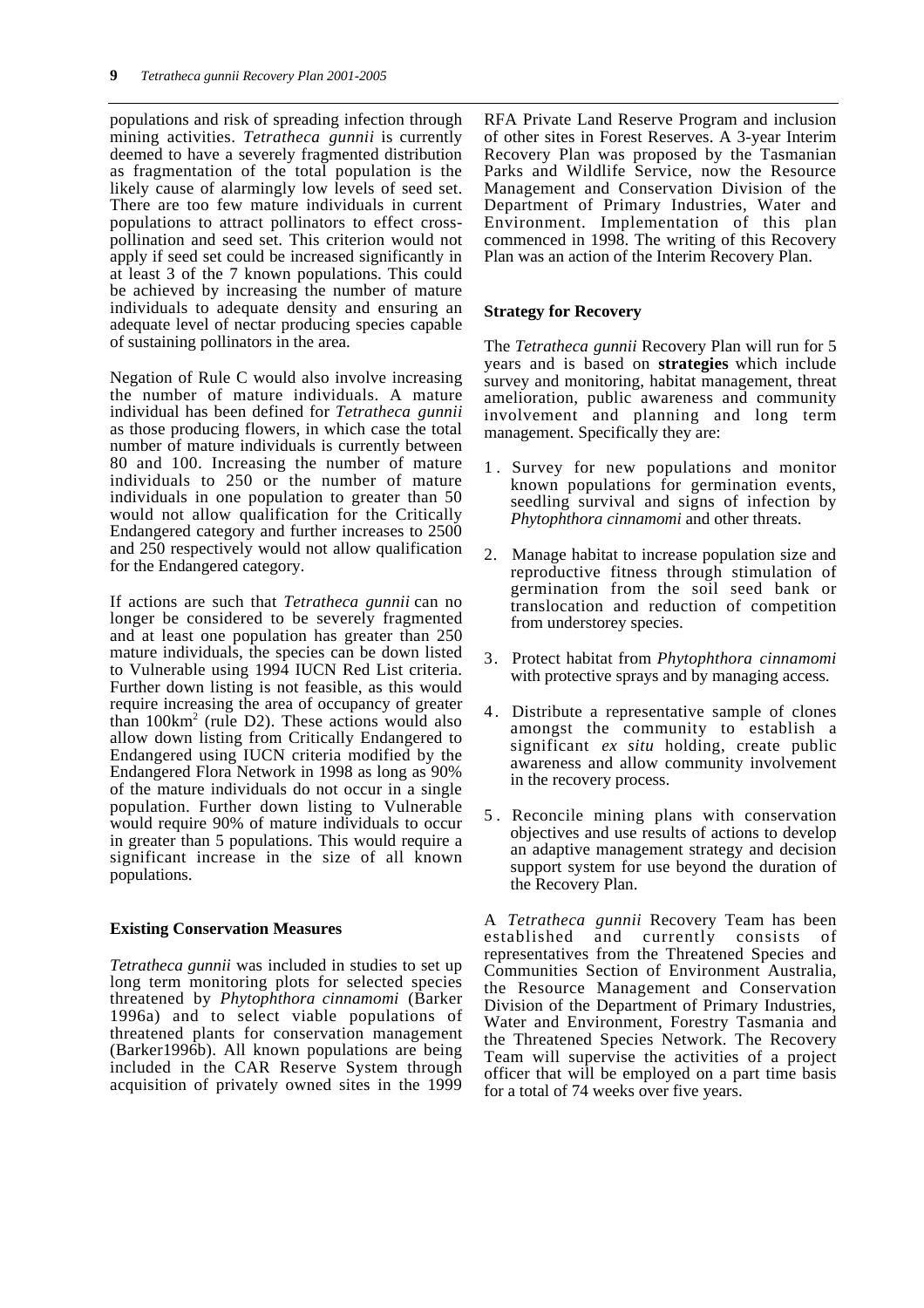### **RECOVERY OBJECTIVES AND CRITERIA**

The **overall objective** of the Recovery Plan is to establish stable and viable populations of *Tetratheca gunnii* that are self-perpetuating. This will involve down-listing of *Tetratheca gunnii* from Critically Endangered to Vulnerable over 7 years based on 1994 IUCN Red List criteria or from Critically Endangered to Endangered over 7 years based on modified 1994 IUCN Red List criteria (1998 Endangered Flora Network modifications).

Specific objectives are:

- 1. Increasing numbers and reproductive fitness of mature individuals.
- 2. Protecting populations at risk from *Phytophthora cinnamomi*.
- 3. Creating public awareness and allowing community involvement in the recovery process.
- 4. Developing mechanisms to manage populations in the long term.

The **criteria** for achieving the objectives constitute a quantifiable decrease in the risk of extinction over 5 years of Recovery Plan implementation. They are:

- 1 . An increase in reproductive fitness to at least 10% of flowers developing fruit in at least 3 populations.
- 2. An increase in the number of mature individuals in the two largest populations to at least 250 and 50 respectively.
- 3. The firing of at least two populations to reduce competition from understorey species.
- 4. The treatment of at least two populations in immediate danger of infection with *Phytophthora cinnamomi* with protective sprays.
- 5. The development of an agreement with the mining industry of areas to be protected should mining activities increase in the area.
- 6 . The distribution amongst the community of information along with approximately 500 plants consisting of at least 40 clones for *ex situ* storage of genotypes.
- 7. The involvement of community groups and volunteers in the recovery process.
- 8. The development of an adaptive management strategy and decision support system for use beyond the duration of the Recovery Plan.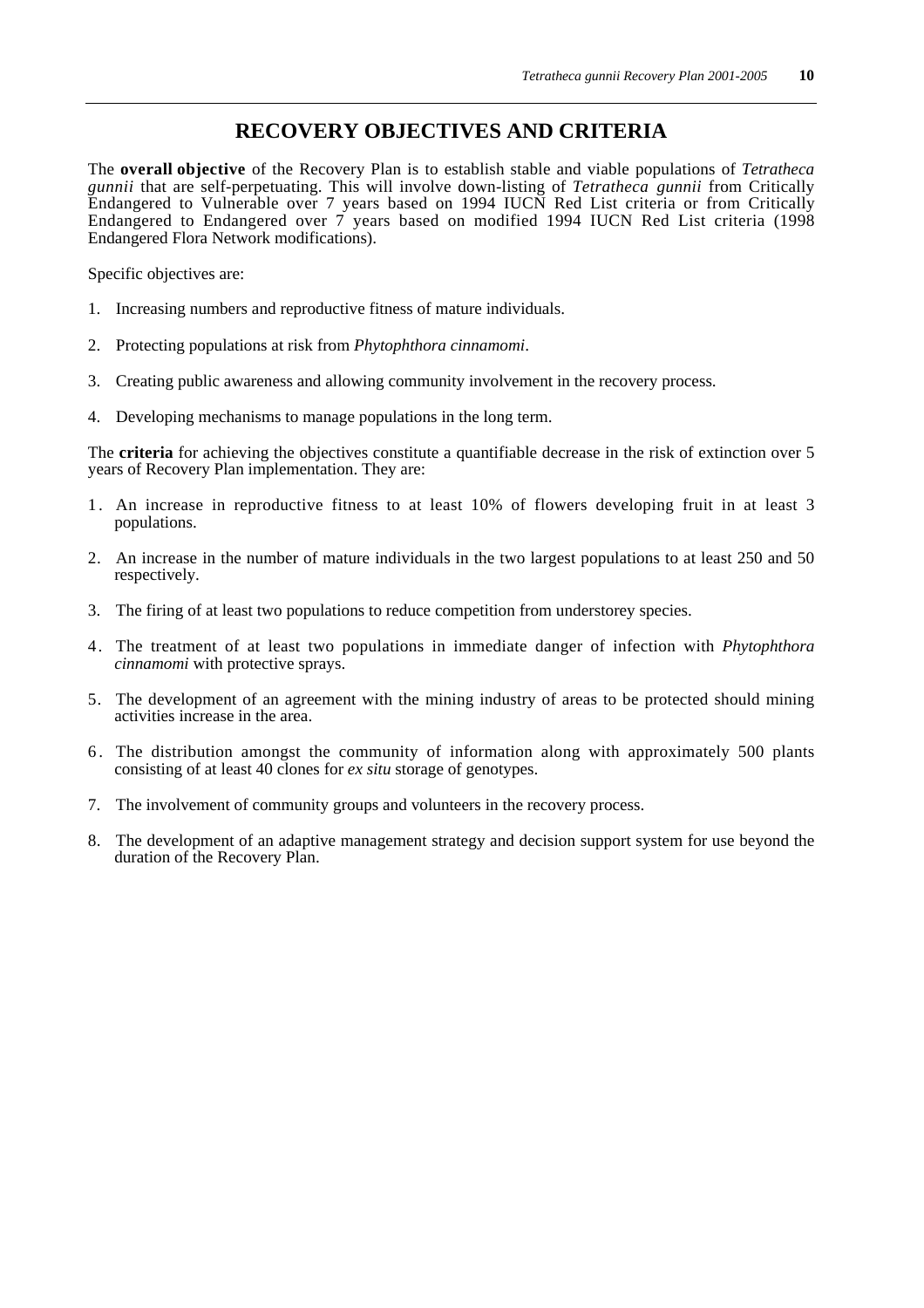### **RECOVERY ACTIONS**

#### **1. Survey and Monitoring**

Surveying for new populations and monitoring known populations for germination events, seedling survival and signs of infection by *Phytophthora cinnamomi* and other threats is needed. As only less than 100 mature individuals are currently known to exist in the wild, the finding of more individuals and populations is likely to significantly influence the assessment of conservation status. The probability of finding new populations or individuals is high. This is despite the fact that a previous intensive and fairly extensive search was conducted in 1994 (Barker 1996a,b). While search time is limited by the flowering period, this can be offset by increased manpower using volunteers to enable an intensive search of the 530ha of serpentine outcrops in the area. A repeat search is warranted as a recent mass germination event from the soil seed bank in the Barnes Hill population may be indicative of suitable conditions for germination at other sites especially as the time since the last fire has been estimated to be similar at each of the known populations (Barker 1996a). Additionally, some known populations are associated with ground or canopy disturbance from past mining activities and recent disturbance events in some areas may have triggered germination. Known populations should also be checked for new recruitment or decline. Threats to new and known populations, including signs of infection by *Phytophthora cinnamomi,* can be determined as populations are found or revisited.

Careful monitoring of the Barnes Hill population following the emergence of approximately 1,000 seedlings in 1996 to 1998 will give important insight into the effective management of *Tetratheca gunnii*. As some of these seedlings attain reproductive maturity, monitoring of the relationship between density of individuals, abundance of flowers and successful seed production will help to determine the cause of alarmingly poor seed set in populations monitored to date. The optimum size of populations needed to attract pollinators and effect cross-pollination and successful seed set can be determined as well as threshold levels for use in a decision support management system e.g. density of plants required to sustain adequate seed set and interval needed between fires to replenish the soil seed bank and population size. This assumes the most likely scenario that the necessary pollinators are present in the wild though monitoring will determine whether this is the case. Seedling survival will also need to be tracked and, given the low total number of individuals of *Tetratheca gunnii* in the wild, it would be prudent to intervene to maximise seedling survival in this population where possible.

This may involve disease control or protection from grazing.

Endangered Species Program funds are required to cover the salary of a research officer, vehicle costs, travel allowances and stakes and tags. Contributions from the Resource Management and Conservation Division of the Department of Primary Industries, Water and Environment and volunteers are included.

|                                                    | Year Yr 1 Yr 2 Yr 3 Yr 4 Yr 5 Total |  |  |
|----------------------------------------------------|-------------------------------------|--|--|
| <b>Cost</b> 23 300 11 460 7 640 7 640 7 640 57 680 |                                     |  |  |

#### **2. Habitat Management**

Managing habitat to increase the population size and reproductive fitness by stimulating germination from the soil seed bank or translocation and reduction of competition from understorey species is needed. An increase in the number of mature individuals of *Tetratheca gunnii* in the wild is essential to reduce the risk of extinction. It will be necessary to promote recruitment and increase levels of reproductive fitness to sustain populations. Reducing competition from understorey species by the use of fire will be important to achieve these aims.

Reduction of competition from understorey species by fire is thought to be necessary for two reasons; to promote germination and seedling survival and to attract pollinators. Known populations occur in relatively open sites (Barker 1996)*.* The only significant germination event noted to date has occurred in the Barnes Hill population, which occurs in *Allocasuarina* woodland with a very open understorey. The ground is mostly covered by a thin layer of dead needles. Most of the other populations have a significant cover of *Baeckea ramosissima* in the understorey and the small size of these *Tetratheca gunnii* populations may indicate that the understorey is repressing germination and/or seedling survival. Also, a recent study showed no overlap in pollinators of *Tetratheca labillardierei* and *Baeckea ramosissima* despite similar flowering times (Hingston 1999). It may be that the increased cover of *Baeckea ramosissima* has caused a decrease in the level of nectar producing species that are capable of attracting and sustaining pollinators of *Tetratheca gunnii*. As well as decreasing competition in the understorey, fire is likely to increase the diversity of plant species thereby attracting a greater diversity of pollinators to the area.

Additionally, fire is likely to directly stimulate germination from the soil seed bank. There is some evidence from congenerics that the species will germinate in response to fire. *Tetratheca labillardieri* has been shown to be dependent on seed for regeneration following a hot fire (Duncan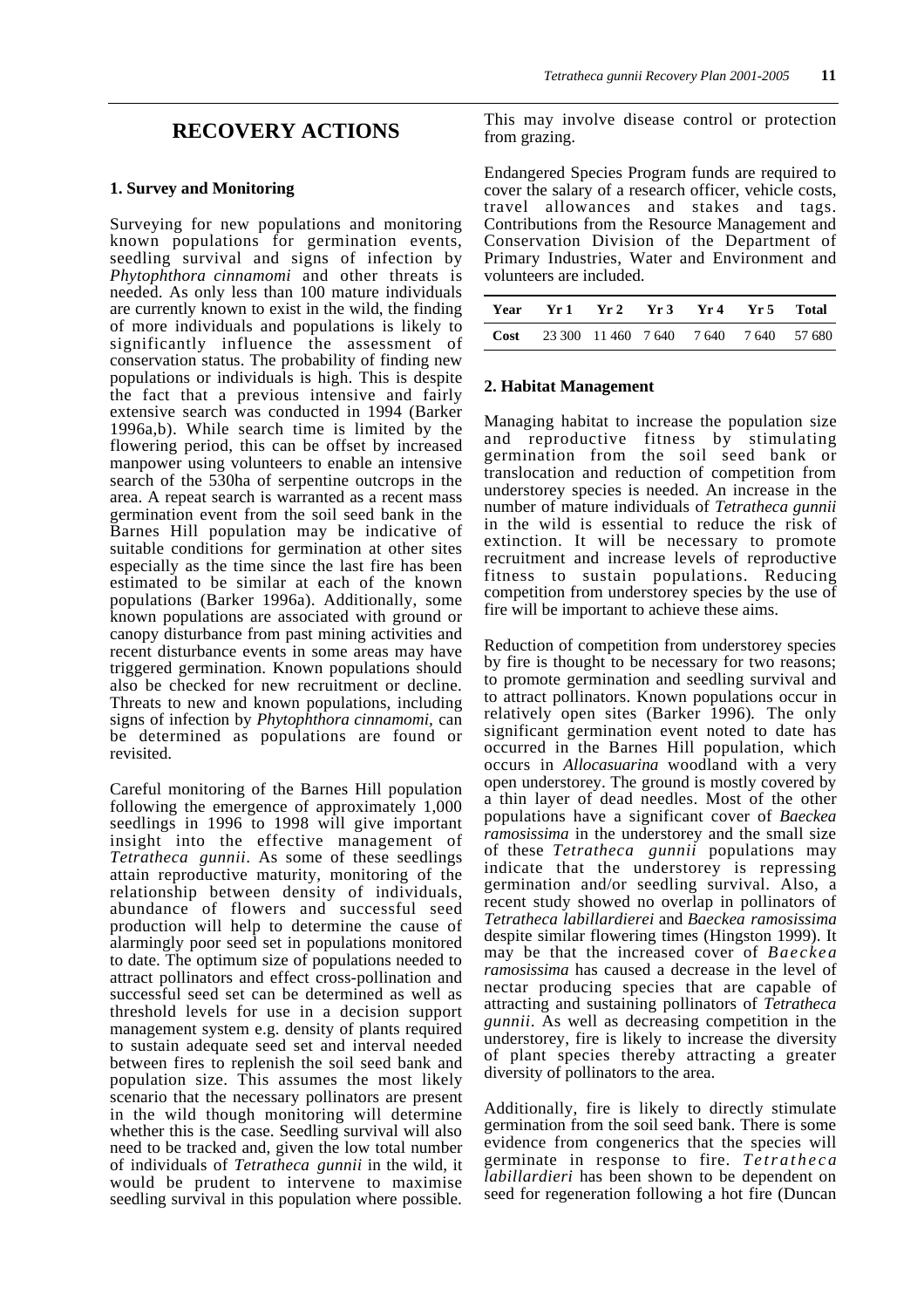1981) and *T. hirsuta* shows a significant germination response to smoke (Roche *et al.* 1997). Germination trials are currently in place to determine the response of *Tetratheca gunnii* to heat and smoke and unless these trials show a detrimental effect on germination, it is planned to implement ecological burns in at least two populations.

Fire induced germination will be dependent on the existence of a soil seed bank. The germination event in the Barnes Hill population indicates the existence of a soil seed bank with a longevity of at least 10-20 years. However, Barker (1996b) did not find evidence of a soil seed bank in three populations, assuming that the seed would be distinguishable and that a hot water treatment would stimulate germination from soils. Results from germination trials currently in place will shed light on these findings and help determine the need to supplement populations with seed before or after burning. This can be done in two ways, manipulated cross-pollination *in situ*, or through translocation of seed produced by manipulated cross-pollination in the nursery using propagated plants. The latter option will allow the opportunity for seed to be primed for germination before sowing using results from the germination trials now being undertaken.

As a last resort, plant numbers can be increased in populations through translocation of plants propagated from nursery-produced seed or cuttings. Up to 50 clones have been propagated to date from cuttings taken from the wild and are being maintained in a nursery. Translocation using clones is less desirable than using seed as genetic variation is not increased and there is less opportunity for cross-pollination. Additionally, translocation using seed is more cost effective and feasible and is potentially less damaging to the habitat. Any translocation undertaken will follow guidelines for the translocation of threatened plants in Australia (Australian Network for Plant Conservation Translocation Working Group 1997)

Follow-up monitoring will be required to determine the success of this action and to collate data for the adaptive management process and reassessment of conservation status.

Endangered Species Program funds are required to cover the salary of a research officer, fire crews, vehicle costs, travel allowances, nursery costs and materials. Contributions from the Resource Management and Conservation Division of the Department of Primary Industries, Water and Environment, volunteers and Forestry Tasmania are included.

|                                                     | Year Yr1 Yr2 Yr3 Yr4 Yr5 Total |  |  |
|-----------------------------------------------------|--------------------------------|--|--|
| <b>Cost</b> 34 100 17 400 17 400 4 340 4 340 77 580 |                                |  |  |

#### **3. Phytophthora Management**

The habitat needs to be protected from Phytophthora cinnamomi by using protective sprays and managing access. Experiments are currently in progress to determine effective and non-toxic application rates of phosphonate sprays for protection from infection from *Phytophthora cinnamomi* using nursery grown plants as standard rates have been shown to cause some branch death (Barker 1996a). Additionally, threshold protective levels in the foliage will be determined to determine timing of additional sprays to maintain protection. Lower rates may need to be applied for follow-up sprays to avoid toxicity. All populations will be treated on completion of trials. Broad scale protection over adjacent habitat will be investigated and implemented if feasible as this would greatly reduce the risk of infection of *Tetratheca gunnii* and associated threatened species.

There is evidence of disturbance caused by off road vehicles including trail bikes, 4WD vehicles and skidders. This significantly increases the risk of spreading *Phytophthora cinnamomi* and infecting populations. Methods to manage access, such as ditches and gates will be investigated and implemented if feasible.

Endangered Species Program funds are required to cover the salary of a research officer, vehicle costs, travel allowances, spray applications and laboratory costs. Contributions from the Resource Management and Conservation Division (RMC) of the Department of Primary Industries, Water and Environment, volunteers and Forestry Tasmania are included.

| Year Yr 1 Yr 2 Yr 3 Yr 4 Yr 5 Total                  |  |  |  |  |
|------------------------------------------------------|--|--|--|--|
| <b>Cost</b> 24 700 23 200 7 200 15 900 15 900 86 900 |  |  |  |  |

#### **4. Community Involvement**

This action involves distributing a representative sample of clones among the community to establish a significant *ex situ* holding, create public awareness and allow community involvement in the recovery process. Approximately 50 clones have been propagated from cuttings taken from plants in the wild. These are being maintained in a nursery. Distribution of plants of these clones amongst the community for planting in home gardens has a number of benefits. Collectively, plantings in home gardens constitute a significant *ex situ* population, particularly if this number of clones is represented. The plantings will reduce the risk of extinction of the species and provide a source of material for reintroduction should populations decline in the wild. This mechanism increases public awareness of the species and its predicament and allows participation in the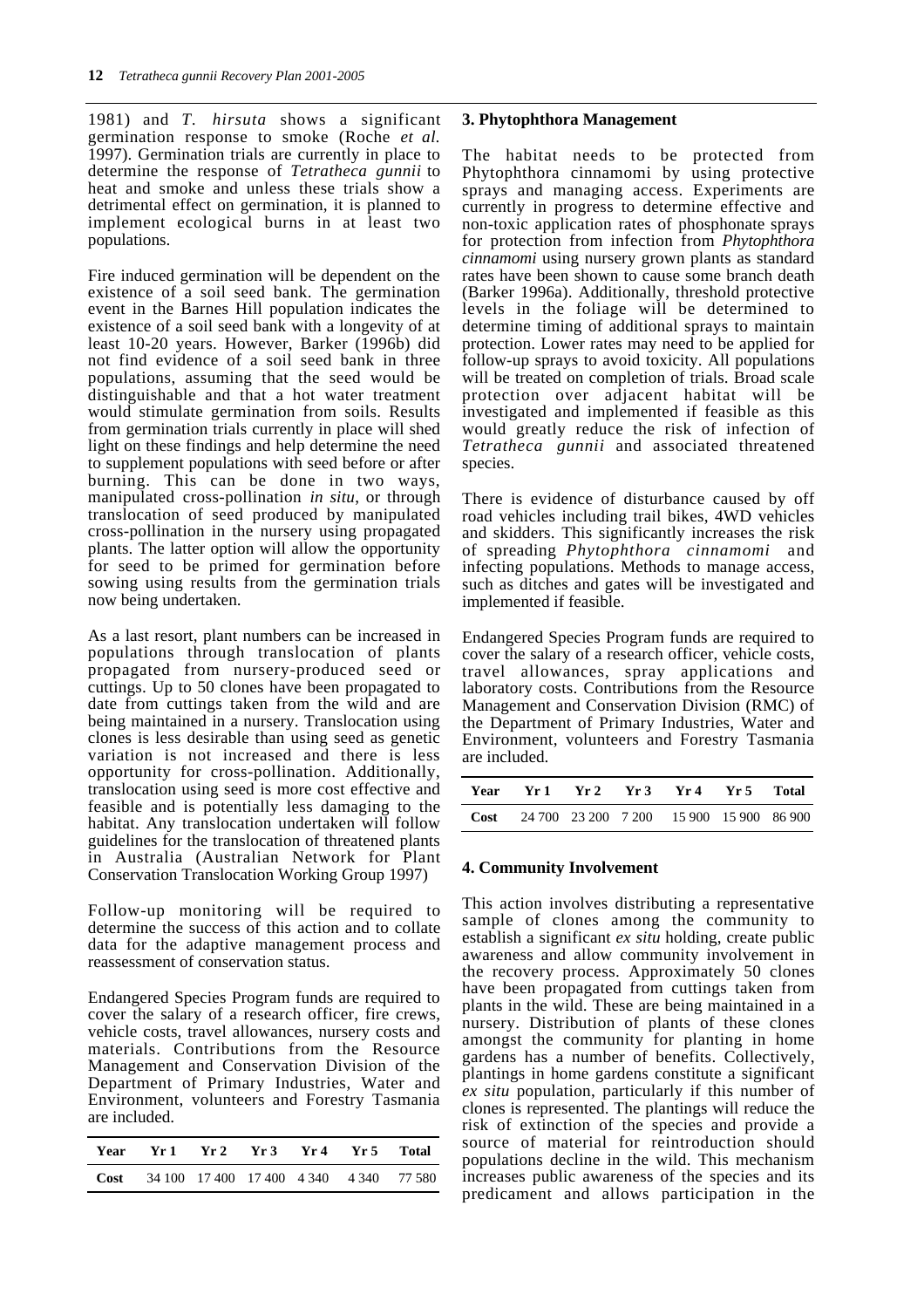recovery process by members of the community with little effort and time. In addition, availability of plants will reduce collection pressure from the wild and associated risks of disturbance and infection with *Phytophthora cinnamomi.* Overcollection is considered by Brown *et al.* (1986) to be a threat to the species. Considerable interest has been shown by growers of native plants particularly as the plant is attractive when in flower.

A mechanism for the propagation and distribution of plants has been established to satisfy the above aims and funding was granted by the Threatened Species Network Community Grants Scheme to the Friends of the Gardens in 1999 to kick-start the process for a number of species including *Tetratheca gunnii*. The scheme will be overseen by the Tasmanian Threatened Species Unit in the Resource Management and Conservation Division of the Department of Primary Industries, Water and Environment. The Friends of the Gardens will propagate plants at their site at the Royal Tasmanian Botanical Gardens from stock plants being maintained by the Tasmanian Threatened Species Unit. Approximately 150 packs consisting of three plants (each a different clone) and information about the species will be distributed. Grower contact details and clone numbers in each pack will be kept and growers will be contacted at intervals to determine the health of plants and the feasibility of collection of seed or cuttings should these be required for future conservation actions. Other community groups, namely Wildcare and the Understorey Network, are interested in becoming involved in this scheme.

Endangered Species Program funds are required to cover the salary of a research officer and vehicle costs. Contributions from the Resource Management and Conservation Division of the Department of Primary Industries, Water and Environment, volunteers, community groups and Forestry Tasmania are included.

| Year |     | Yr 1 Yr 2 Yr 3 Yr 4 Yr 5 Total |  |                                  |
|------|-----|--------------------------------|--|----------------------------------|
| Cost | 080 |                                |  | 9 5 740 5 540 5 540 5 540 31 440 |

#### **5. Adaptive Management Strategies**

Plans for mining need to be reconciled with the conservation objectives of *Tetratheca gunnii* and a long-term adaptive management strategy needs to be developed. While all known populations are

being included in the CAR Reserve System, sites are not protected from mining activities. One company has the mining rights in the area and has completed exploration, making it imperative to seek agreement as to how *Tetratheca gunnii* can be conserved should mining proceed. Primary mining interests may not be with the serpentine outcrop habitat of *Tetratheca gunnii* but in the surrounding ironstone gravels which are a rich source of nickel. Mining activities may inadvertently destroy plants or put populations at risk by spreading *Phytophthora cinnamomi*. As impacts of mining activities can be best mitigated at the planning stage, it is proposed to develop guidelines with the Mineral Resources Tasmania Division of the Department of Infrastructure, Energy and Resources to alert mining companies and contractors to rare plant conservation issues, identify sites and detail precautions that need to be taken to avoid the infection and spread of *Phytophthora cinnamomi*. Contact details of Resource Management and Conservation Division staff that would be able to help with and provide advice for any proposals will be provided in the guidelines. The guidelines will be distributed to key companies and contractors operating in the area.

An adaptive management program will be established to test the effectiveness of management prescriptions. A basic monitoring program will be established to detect changes in site conditions that require an adaptive management response. Planned responses will be detailed in a decision support system. The planned responses will deal with *Phytophthora cinnamomi*, fire management, population decline, translocation and rehabilitation of mining sites. This action is essential to cement all of the planning and works undertaken in previous actions and allow for long-term management beyond the duration of this Recovery Plan. All locations and responses to actions taken will be documented and databased as necessary.

Endangered Species Program funds are required to cover the salary of a research officer, vehicle costs, travel allowances and materials. Contributions from the Resource Management and Conservation Division of the Department of Primary Industries, Water and Environment, volunteers and Mineral Resources Tasmania are included.

|                                                   | Year Yr1 Yr2 Yr3 Yr4 Yr5 Total |  |  |  |
|---------------------------------------------------|--------------------------------|--|--|--|
| <b>Cost</b> 15 220 7 420 4 600 4 600 4 600 36 440 |                                |  |  |  |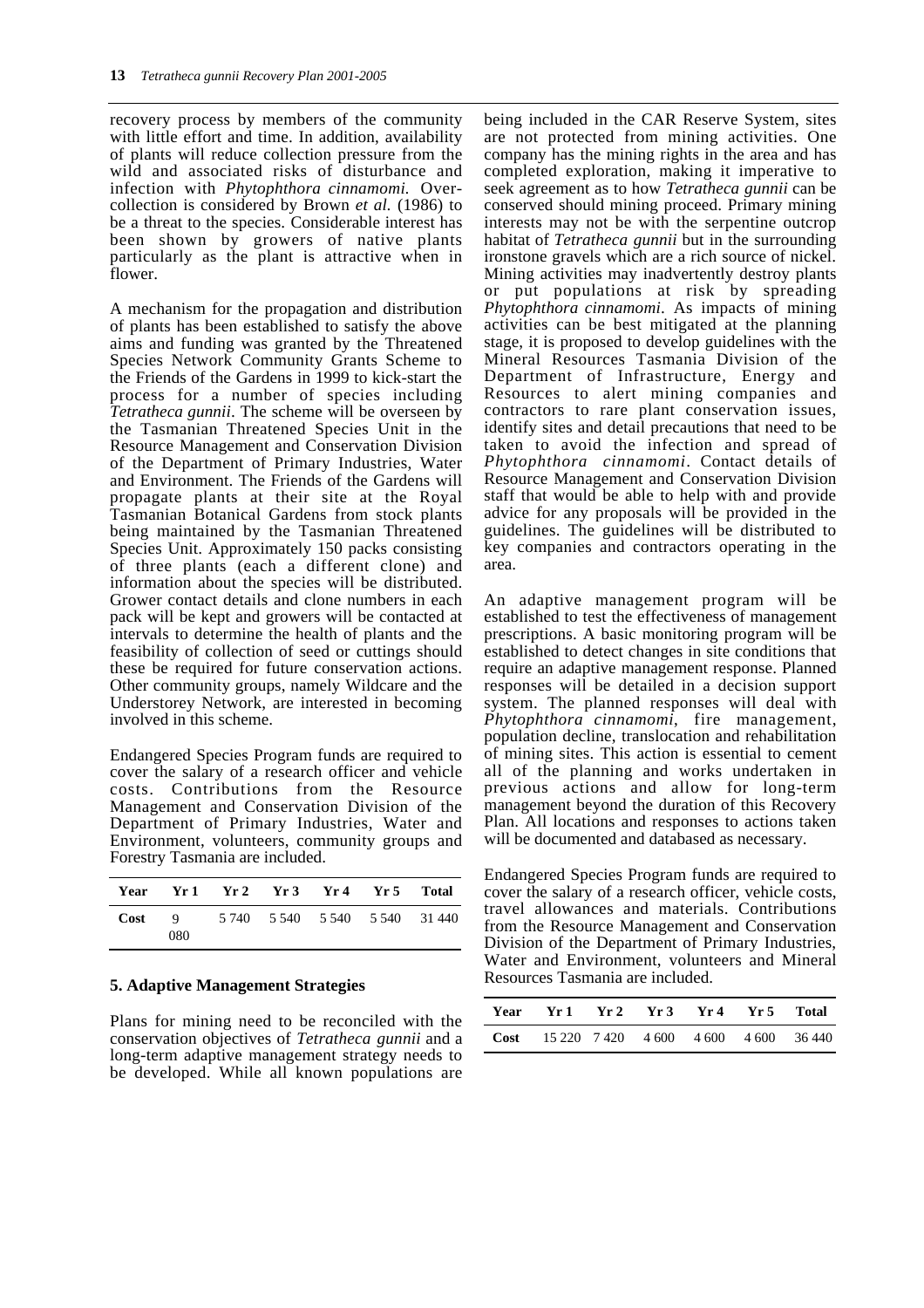# **IMPLEMENTATION SCHEDULE**

1999 costs in \$/year.

| <b>Task</b>    | <b>Task Description</b>     | <b>Priority</b> | <b>Feasibility</b> | Yr1     | Yr <sub>2</sub> | Yr3      | Yr4     | Yr <sub>5</sub> | <b>Total</b> |
|----------------|-----------------------------|-----------------|--------------------|---------|-----------------|----------|---------|-----------------|--------------|
|                | Survey and Monitoring       |                 | 100%               | 23 300  | 11460           | 7640     | 7640    | 7640            | 57 680       |
| 2              | <b>Habitat Manipulation</b> |                 | 80%                | 34 100  | 17400           | 17400    | 4 3 4 0 | 4 3 4 0         | 77 580       |
| 3              | <b>Habitat Protection</b>   |                 | 90%                | 24 700  | 23 200          | 7 200    | 15 900  | 15 900          | 86 900       |
| $\overline{4}$ | Community Involvement       | 2               | 90%                | 9 0 8 0 | 5 7 4 0         | 5 5 4 0  | 5 5 4 0 | 5 5 4 0         | 31 440       |
| 5              | Long-Term Management        |                 | 80%                | 15 2 20 | 7420            | 4 600    | 4 600   | 4 600           | 36 440       |
| <b>Total</b>   |                             |                 |                    | 106 400 | 65 220          | 42 3 8 0 | 38 0 20 | 38 0 20         | 290 040      |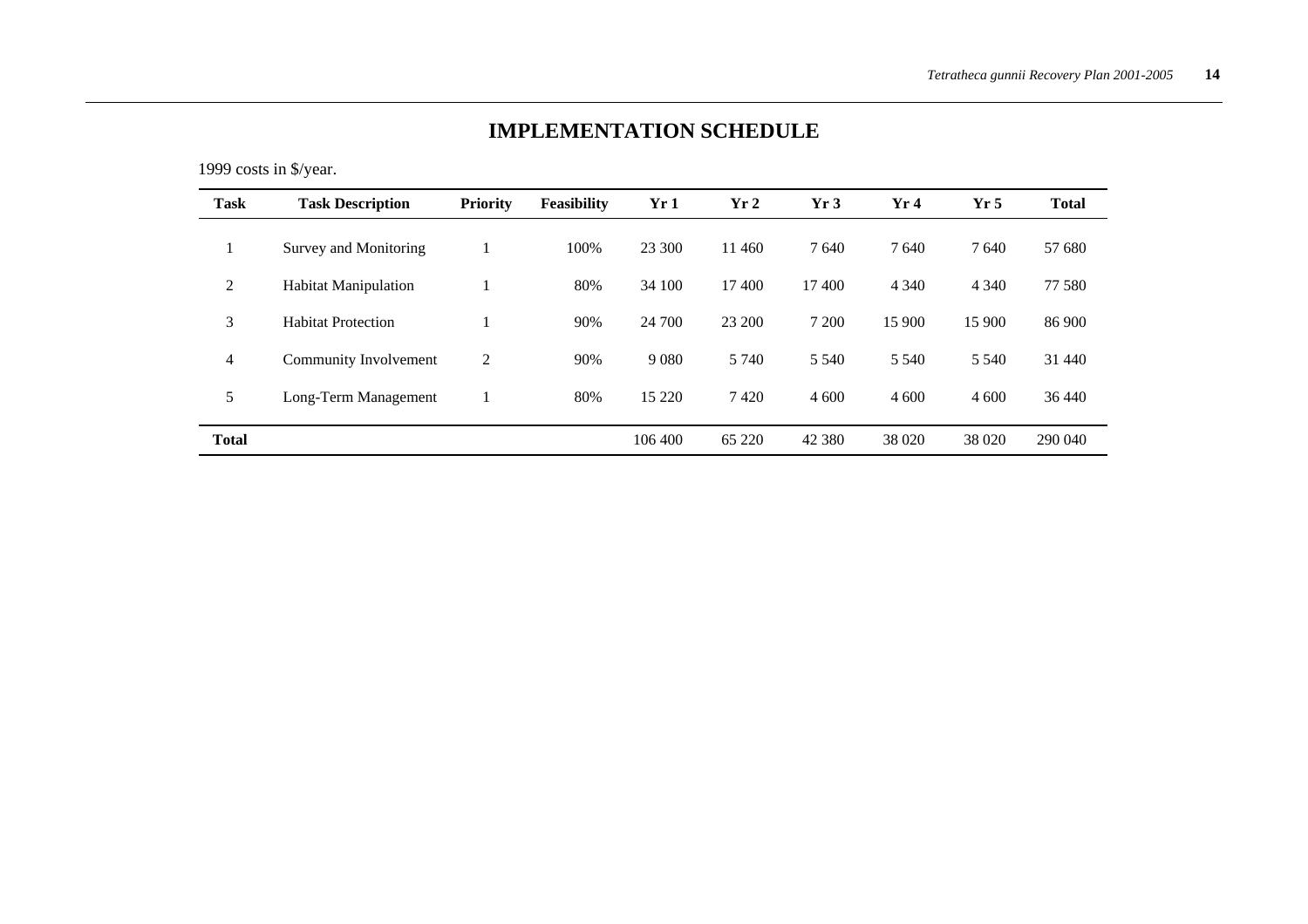### **REFERENCES**

**Australian Network for Plant Translocation Working Group** (1997) *Guidelines for the Translocation of Threatened Plants in Australia.* Australian Network for Plant Conservation, Canberra.

**Barker, P.C.J.** 1996a. *Extension surveys and long-term monitoring plots for selected species threatened by* Phytophthora cinnamomi. Forestry Tasmania and ANCA, Hobart.

**Barker, P.C.J.** 1996b *Selecting viable populations of threatened plants for conservation management.* Forestry Tasmania and ANCA. Hobart.

**Brown, M.J., Bayly-Stark, H.J., Duncan, F. and Gibson, N.** 1986. *Tetratheca gunnii* Hook. F. on Serpentine soils near Beaconsfield, Tasmania. *Royal Society of Tasmania*, 120, 33-38.

**Buchanan, A.M.** (1999) *A Census of the Vascular Plants of Tasmania & Index to the Student's Flora of Tasmania*. The Tasmanian Herbarium, Tasmanian Museum and Art Gallery, Hobart

**Curtis W.M.C. & Morris D.I.** (1975) *The Students Flora of Tamania* Part 1. Government Printer, Hobart.

**Duncan, F.** (1981) Regeneration and species diversity in a Tasmanian dry sclerophyll forest. *In Kirkpatrick, J.B. (Ed.) Fire and Forest Management in Tasmania.* Tasmanian Conservation Trust, Hobart 33-44.

**Endangered Flora Network** (ANZECC) (1998) *Threatened Australian Flora*. Australian Nature Conservation Agency, Canberra.

**Hingston, A.B.** 1999. Affinities between southern Tasmanian plants in native bee visitor profiles. *Aust. J. Zoology* 47, 361-384.

**Hingston, A.B. and McQuillan, P.B.** 1998. Does the recently introduced bumblebee *Bombus terrestris* (Apidae) threaten Australian ecosystems? *Aust. J. Ecology* 115, 116-119.

**IUCN** (1994) *IUCN Red List Categories*. IUCN Species Survival Commission, Kew, United Kingdom.

**Kruckeberg, A.R.** 1984. *California Ultramafics: Flora, vegetation, Geology, Soils and Management Problems.* Univ. Cal. Press: Berkeley.

**Leigh, J, Boden, R. and Briggs, J.** 1984. *Extinct and endangered plants of Australia.* Macmillan: Melbourne.

**Procter, J. and Woodell, R.J.** 1975. The ecology of ultramafic soils. *Adv. Ecol. Research. 9, 255-366.*

**Roche, S., Dixon, K.W. and Pate, J.S.** 1997. Seed ageing and smoke: Partner cues in the amelioration of seed dormancy in selected Australian native species. *Aust. J. Bot. 459, 783-815.*

**Thompson, J.** 1976. A revision of the genus *Tetratheca* (Tremandraceae). *Telopea. 1, 139-215.*

*Threatened Species Protection Act* (1995). No. 83 of 1995, Tasmania.

**Threatened Species Unit** (1998). Listing Statement Shy Susan *Tetratheca gunnii.* Parks and Wildlife Service, Tasmania.